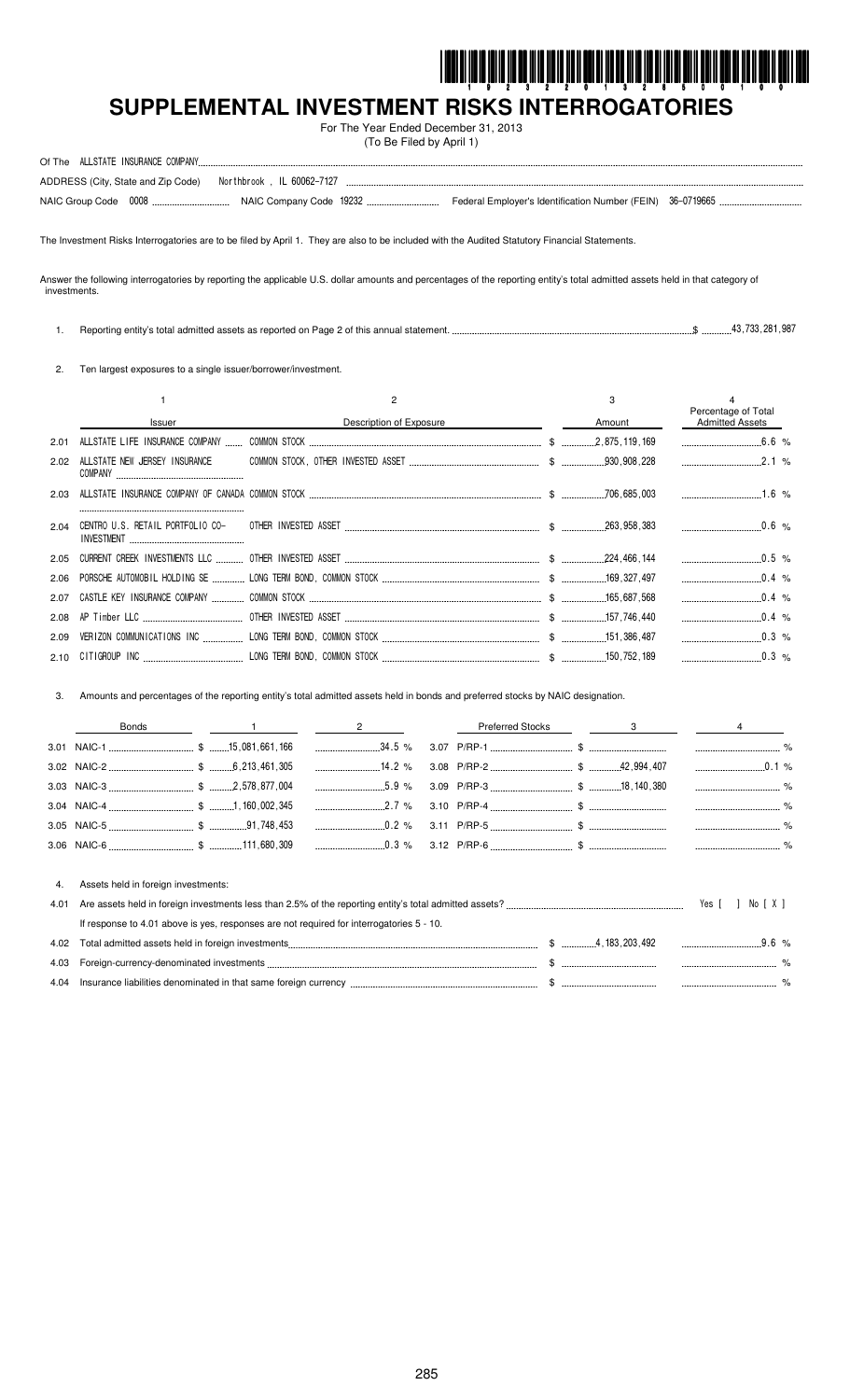| 5. | Aggregate foreign investment exposure categorized by NAIC sovereign designation: |  |  |
|----|----------------------------------------------------------------------------------|--|--|
|    |                                                                                  |  |  |

|      |                                                                                                                  |                                    | $\mathbf{1}$      | $\overline{2}$                   |
|------|------------------------------------------------------------------------------------------------------------------|------------------------------------|-------------------|----------------------------------|
| 5.01 |                                                                                                                  |                                    |                   | $7.8\%$                          |
| 5.02 |                                                                                                                  |                                    |                   | 1.0 %                            |
| 5.03 |                                                                                                                  |                                    |                   |                                  |
| 6.   | Largest foreign investment exposures by country, categorized by the country's NAIC sovereign designation:        |                                    |                   |                                  |
|      |                                                                                                                  |                                    |                   |                                  |
|      | Countries designated NAIC - 1:                                                                                   |                                    | $1 \qquad \qquad$ | $\overline{2}$                   |
|      |                                                                                                                  |                                    |                   |                                  |
| 6.01 |                                                                                                                  |                                    |                   |                                  |
| 6.02 |                                                                                                                  |                                    |                   | $1.4\%$                          |
|      | Countries designated NAIC - 2:                                                                                   |                                    |                   |                                  |
| 6.03 |                                                                                                                  |                                    |                   | $\ldots$ 0.4 %                   |
| 6.04 |                                                                                                                  |                                    |                   |                                  |
|      | Countries designated NAIC - 3 or below:                                                                          |                                    |                   |                                  |
| 6.05 |                                                                                                                  |                                    |                   |                                  |
| 6.06 |                                                                                                                  |                                    |                   |                                  |
|      |                                                                                                                  |                                    |                   |                                  |
|      |                                                                                                                  |                                    |                   | $2^{\circ}$                      |
| 7.   |                                                                                                                  |                                    |                   | $\overline{0.6}$ %               |
| 8.   | Aggregate unhedged foreign currency exposure categorized by NAIC sovereign designation:                          |                                    |                   |                                  |
|      |                                                                                                                  |                                    |                   |                                  |
| 8.01 |                                                                                                                  |                                    |                   | $\overline{0.5}$ %               |
|      |                                                                                                                  |                                    |                   |                                  |
| 8.02 |                                                                                                                  |                                    |                   |                                  |
| 8.03 |                                                                                                                  |                                    |                   |                                  |
| 9.   | Largest unhedged foreign currency exposures by country, categorized by the country's NAIC sovereign designation: |                                    |                   |                                  |
|      |                                                                                                                  |                                    | $1 \qquad \qquad$ | $2^{\circ}$                      |
|      | Countries designated NAIC - 1:                                                                                   |                                    |                   |                                  |
| 9.01 |                                                                                                                  |                                    |                   | $\frac{1}{2}$ 0.2 %              |
|      |                                                                                                                  |                                    |                   |                                  |
|      | Countries designated NAIC - 2:                                                                                   |                                    |                   |                                  |
| 9.03 |                                                                                                                  |                                    |                   |                                  |
| 9.04 |                                                                                                                  |                                    |                   |                                  |
|      | Countries designated NAIC - 3 or below:                                                                          |                                    |                   |                                  |
| 9.05 |                                                                                                                  |                                    |                   | $\sim$ $\%$                      |
| 9.06 |                                                                                                                  |                                    |                   |                                  |
|      |                                                                                                                  |                                    |                   |                                  |
| 10.  | Ten largest non-sovereign (i.e. non-governmental) foreign issues:                                                |                                    |                   |                                  |
|      | $\mathbf{1}$<br>Issuer                                                                                           | $\overline{c}$<br>NAIC Designation | 3                 | $\overline{4}$                   |
|      |                                                                                                                  |                                    |                   | $\ldots$ 0.6 %                   |
|      | 10.02 INVESTEC GLOBAL STRATEGY FUND LIMITED - EMERIGING MARKETS                                                  |                                    |                   | 0.6 %                            |
|      |                                                                                                                  |                                    |                   |                                  |
|      |                                                                                                                  |                                    |                   | $\ldots$ 0.4 %                   |
|      |                                                                                                                  |                                    | $$$ 140,933,171   | $\ldots$ 0.3 %                   |
|      |                                                                                                                  |                                    | $$$ 102, 595, 264 |                                  |
|      |                                                                                                                  |                                    |                   |                                  |
|      |                                                                                                                  |                                    |                   |                                  |
|      |                                                                                                                  |                                    |                   |                                  |
|      |                                                                                                                  |                                    |                   |                                  |
|      |                                                                                                                  |                                    |                   |                                  |
|      |                                                                                                                  |                                    |                   | $\ldots$ 0.1 %<br>$\ldots$ 0.1 % |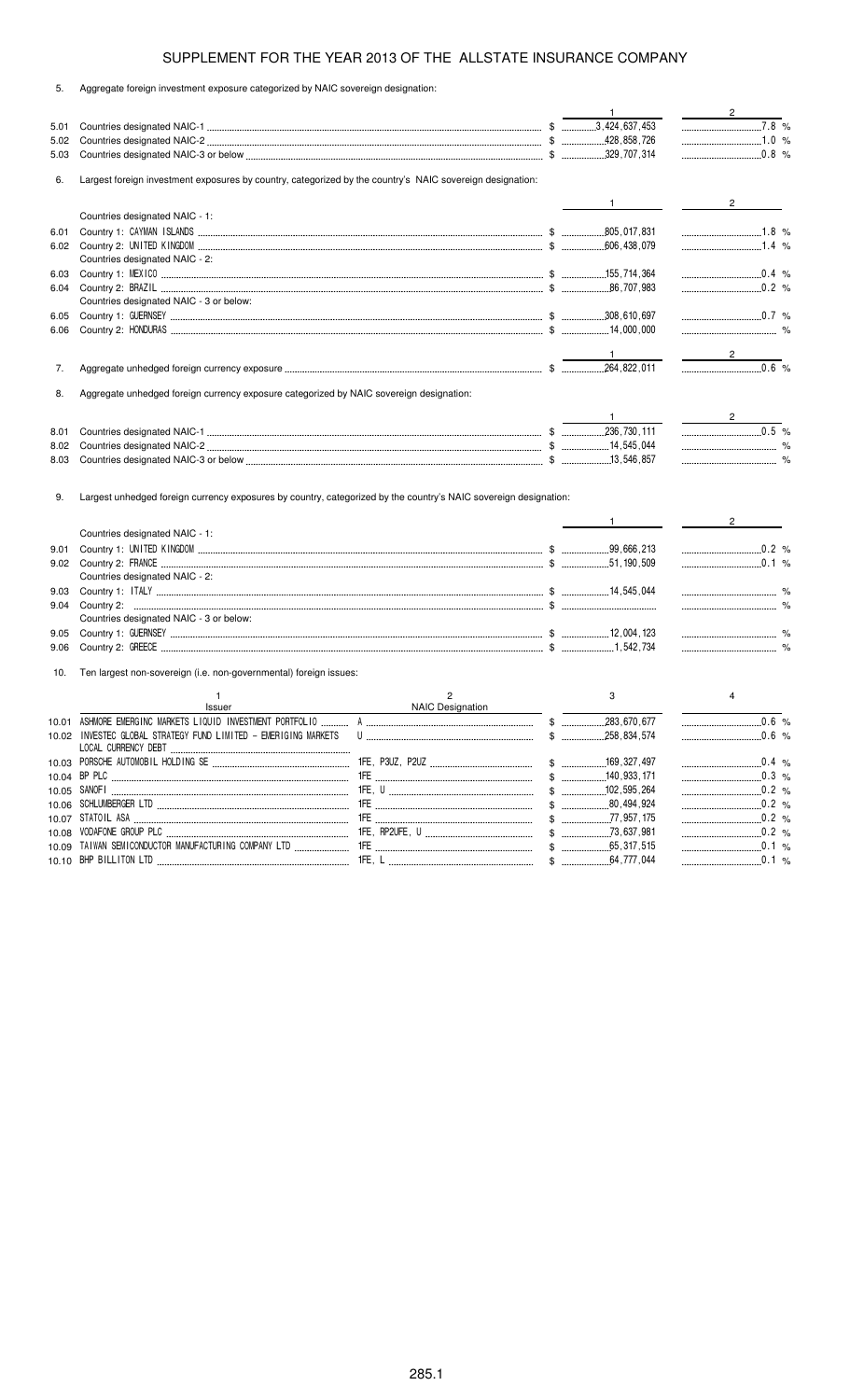| 11.   | Amounts and percentages of the reporting entity's total admitted assets held in Canadian investments and unhedged Canadian currency exposure:     |                |                        |
|-------|---------------------------------------------------------------------------------------------------------------------------------------------------|----------------|------------------------|
|       |                                                                                                                                                   |                |                        |
|       | If response to 11.01 is yes, detail is not required for the remainder of interrogatory 11.                                                        |                |                        |
|       |                                                                                                                                                   |                | $\frac{1}{\sqrt{2}}$ 2 |
|       |                                                                                                                                                   |                |                        |
| 11.03 |                                                                                                                                                   |                |                        |
| 11.04 |                                                                                                                                                   |                |                        |
| 11.05 |                                                                                                                                                   |                |                        |
| 12.   | Report aggregate amounts and percentages of the reporting entity's total admitted assets held in investments with contractual sales restrictions: |                |                        |
| 12.01 |                                                                                                                                                   |                | Yes [ ] No [ X ]       |
|       | If response to 12.01 is yes, responses are not required for the remainder of Interrogatory 12.                                                    |                |                        |
|       |                                                                                                                                                   | $2^{\circ}$    |                        |
|       |                                                                                                                                                   |                |                        |
|       | Largest three investments with contractual sales restrictions:                                                                                    |                |                        |
|       |                                                                                                                                                   |                | $\ldots$ 0.6 %         |
| 12.04 |                                                                                                                                                   |                | $\ldots$ 0.3 %         |
| 12.05 |                                                                                                                                                   |                | $\ldots$ 0.3 %         |
| 13.   | Amounts and percentages of admitted assets held in the ten largest equity interests:                                                              |                |                        |
|       |                                                                                                                                                   |                | Yes [ ] No [ X ]       |
|       | If response to 13.01 above is yes, responses are not required for the remainder of Interrogatory 13.                                              |                |                        |
|       | $\mathbf{1}$<br>Issuer<br><u> 1989 - Johann Stoff, deutscher Stoffen und der Stoffen und der Stoffen und der Stoffen und der Stoffen und der</u>  | $\overline{c}$ | 3                      |
| 13.02 |                                                                                                                                                   |                |                        |
|       |                                                                                                                                                   |                |                        |
|       |                                                                                                                                                   |                |                        |
| 13.05 |                                                                                                                                                   |                |                        |
| 13.06 |                                                                                                                                                   |                |                        |
| 13.07 |                                                                                                                                                   |                | $\ldots$ 0.4 %         |
| 13.08 |                                                                                                                                                   |                | $\ldots$ 0.4 %         |
| 13.09 |                                                                                                                                                   |                | $\ldots$ 0.4 %         |
|       |                                                                                                                                                   |                | $0.4\%$                |
|       |                                                                                                                                                   |                |                        |

13.11 !)\$ ")) "\* \$ # %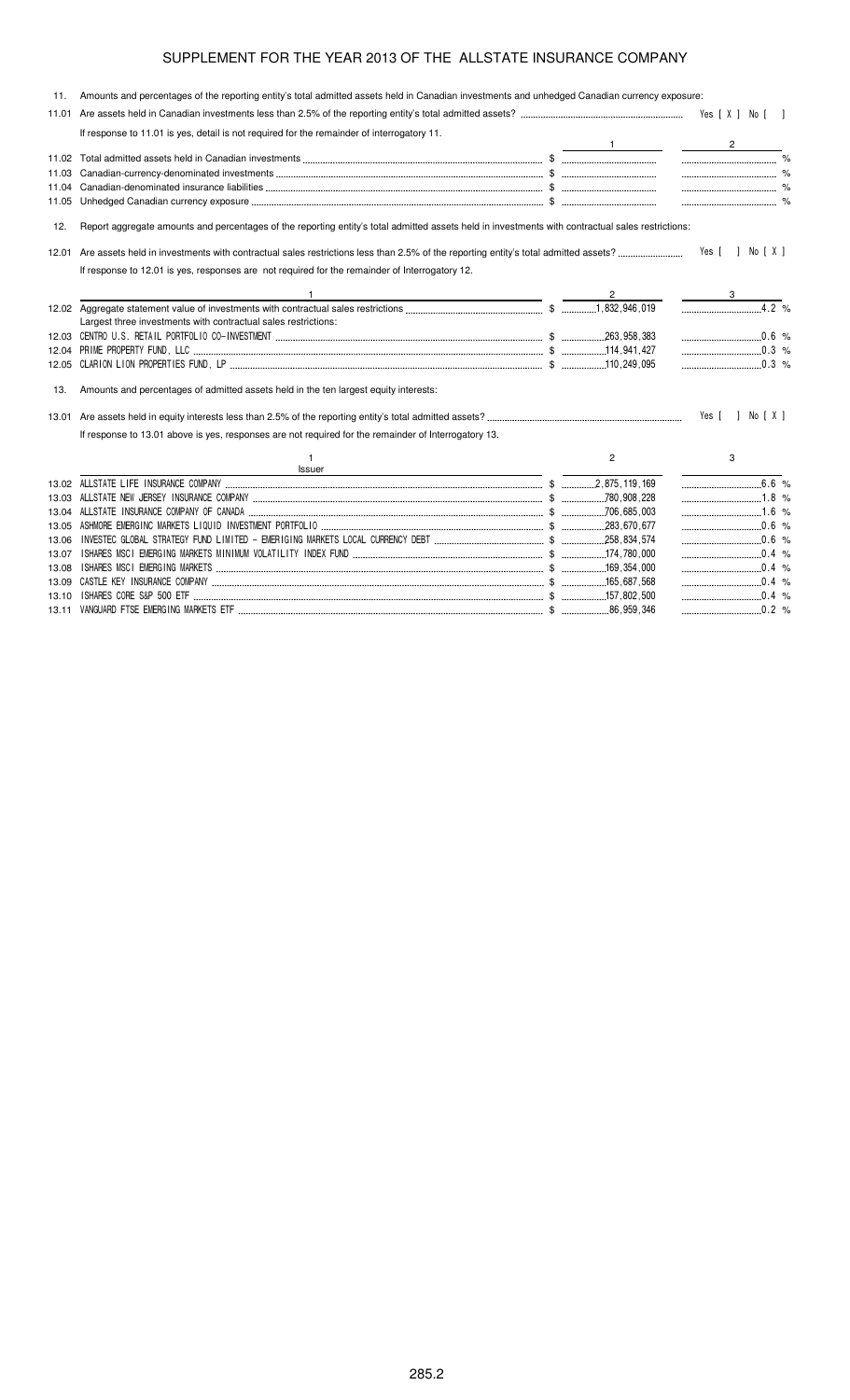| 14.   | Amounts and percentages of the reporting entity's total admitted assets held in nonaffiliated, privately placed equities: |                |                  |  |
|-------|---------------------------------------------------------------------------------------------------------------------------|----------------|------------------|--|
|       |                                                                                                                           |                | Yes [ ] No [ X ] |  |
|       | If response to 14.01 above is yes, responses are not required for the remainder of Interrogatory 14.                      |                |                  |  |
|       |                                                                                                                           |                |                  |  |
|       | Largest three investments held in nonaffiliated, privately placed equities:                                               |                | 3.0 %            |  |
|       |                                                                                                                           |                | $\sim$ 0.1 %     |  |
| 14.04 |                                                                                                                           |                | 0.1 %            |  |
| 14.05 |                                                                                                                           |                | $\ldots$ 0.1 %   |  |
| 15.   | Amounts and percentages of the reporting entity's total admitted assets held in general partnership interests:            |                |                  |  |
| 15.01 |                                                                                                                           |                | Yes [ X ] No [ ] |  |
|       | If response to 15.01 above is yes, responses are not required for the remainder of Interrogatory 15.                      |                |                  |  |
|       | Largest three investments in general partnership interests:                                                               |                |                  |  |
| 15.03 |                                                                                                                           |                |                  |  |
| 15.04 |                                                                                                                           |                |                  |  |
| 15.05 |                                                                                                                           |                |                  |  |
| 16.   | Amounts and percentages of the reporting entity's total admitted assets held in mortgage loans:                           |                |                  |  |
| 16.01 |                                                                                                                           |                | Yes [ X ] No [ ] |  |
|       | If response to 16.01 above is yes, responses are not required for the remainder of Interrogatory 16 and Interrogatory 17. |                |                  |  |
|       |                                                                                                                           | $\overline{c}$ | 3                |  |
|       | Type (Residential, Commercial, Agricultural)                                                                              |                |                  |  |
| 16.02 |                                                                                                                           |                |                  |  |
| 16.03 |                                                                                                                           |                |                  |  |
| 16.04 |                                                                                                                           |                |                  |  |
| 16.05 |                                                                                                                           |                |                  |  |
| 16.06 |                                                                                                                           |                |                  |  |
| 16.07 |                                                                                                                           |                |                  |  |
| 16.08 |                                                                                                                           |                |                  |  |

16.09 \$ % 16.10 \$ % 16.11 \$ %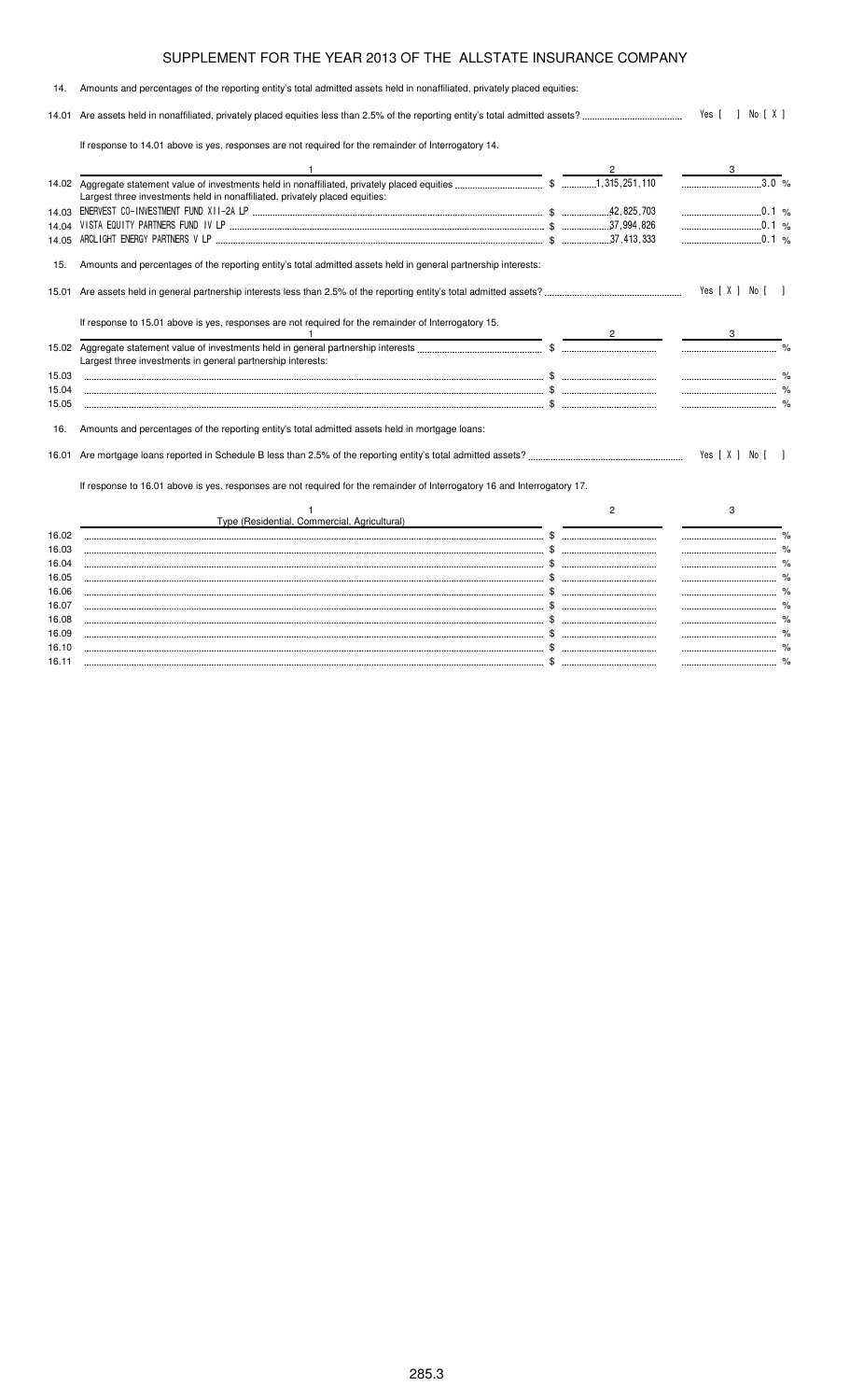Amount and percentage of the reporting entity's total admitted assets held in the following categories of mortgage loans:

|       | Amount and percentage of the reporting entity's total admitted assets held in the following categories of mongage loans.                                                                                                           |                                                                             |   | Loans        |                  |      |
|-------|------------------------------------------------------------------------------------------------------------------------------------------------------------------------------------------------------------------------------------|-----------------------------------------------------------------------------|---|--------------|------------------|------|
|       |                                                                                                                                                                                                                                    |                                                                             |   |              |                  |      |
| 16.13 |                                                                                                                                                                                                                                    | $\mathbb{S}$ . The contract of $\mathbb{S}$ is the contract of $\mathbb{S}$ |   |              |                  |      |
| 16.14 |                                                                                                                                                                                                                                    |                                                                             |   |              |                  |      |
| 16.15 |                                                                                                                                                                                                                                    |                                                                             |   |              |                  |      |
| 16.16 |                                                                                                                                                                                                                                    |                                                                             |   |              |                  |      |
| 17.   | Aggregate mortgage loans having the following loan-to-value ratios as determined from the most current appraisal as of the annual statement date:                                                                                  |                                                                             |   |              |                  |      |
|       | Residential<br>Commercial                                                                                                                                                                                                          |                                                                             |   | Agricultural |                  |      |
|       | Loan to Value<br>$\overline{2}$<br>3<br>$\mathbf{1}$<br>4                                                                                                                                                                          |                                                                             | 5 |              | 6                |      |
|       |                                                                                                                                                                                                                                    |                                                                             |   |              |                  |      |
|       |                                                                                                                                                                                                                                    |                                                                             |   |              |                  |      |
|       |                                                                                                                                                                                                                                    |                                                                             |   |              |                  |      |
|       |                                                                                                                                                                                                                                    |                                                                             |   |              |                  |      |
|       |                                                                                                                                                                                                                                    |                                                                             |   |              |                  |      |
| 18.   | Amounts and percentages of the reporting entity's total admitted assets held in each of the five largest investments in real estate:                                                                                               |                                                                             |   |              | Yes [ X ] No [ ] |      |
|       | If response to 18.01 above is yes, responses are not required for the remainder of Interrogatory 18.<br>Largest five investments in any one parcel or group of contiguous parcels of real estate.<br>Description<br>$\overline{1}$ | $\mathbf{2}$                                                                |   |              | 3                |      |
| 18.02 |                                                                                                                                                                                                                                    |                                                                             |   |              |                  | $\%$ |
| 18.03 |                                                                                                                                                                                                                                    |                                                                             |   |              |                  |      |
| 18.04 |                                                                                                                                                                                                                                    |                                                                             |   |              |                  |      |
| 18.05 |                                                                                                                                                                                                                                    |                                                                             |   |              |                  |      |
| 18.06 |                                                                                                                                                                                                                                    |                                                                             |   |              |                  |      |
| 19.   | Report aggregate amounts and percentages of the reporting entity's total admitted assets held in investments held in mezzanine real estate loans:                                                                                  |                                                                             |   |              |                  |      |
| 19.01 |                                                                                                                                                                                                                                    |                                                                             |   |              | Yes [X ] No [ ]  |      |
|       | If response to 19.01 is yes, responses are not required for the remainder of Interrogatory 19.                                                                                                                                     |                                                                             |   |              |                  |      |
|       | Largest three investments held in mezzanine real estate loans:                                                                                                                                                                     |                                                                             |   |              |                  |      |
| 19.03 |                                                                                                                                                                                                                                    |                                                                             |   |              |                  |      |
| 19.04 |                                                                                                                                                                                                                                    |                                                                             |   |              |                  |      |
| 19.05 |                                                                                                                                                                                                                                    |                                                                             |   |              |                  |      |